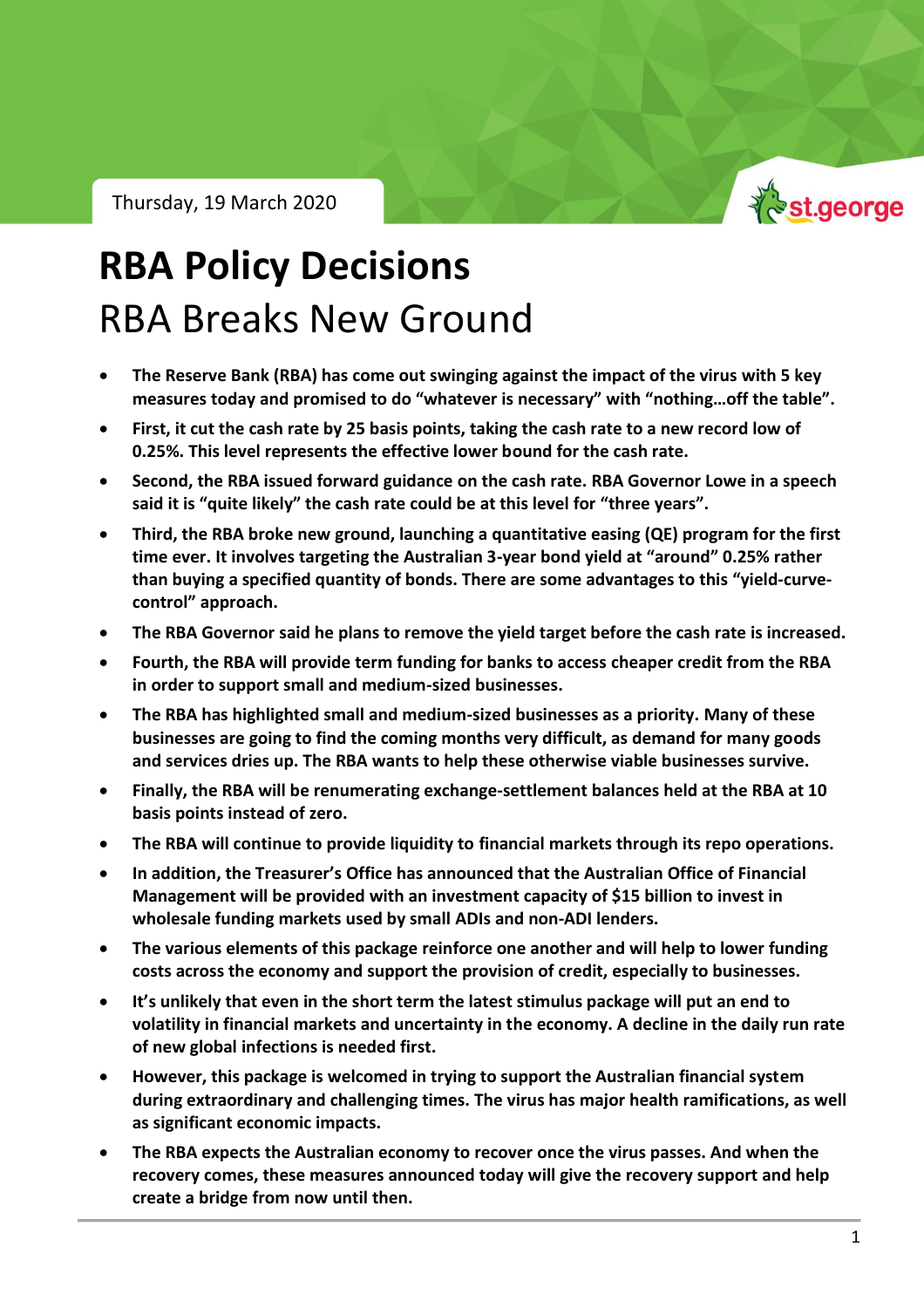The number of daily new cases of the coronavirus continues to ramp up around the world, leading many governments to restrict people's movements and implement social distancing measures.

These measures and the fear from the virus are causing disruptions to economic activity, leading to sharp declines in demand and economic output. The virus is also causing heightened uncertainty, harming business and consumer confidence, and causing ructions in financial markets around the world.

Central banks and governments around the world are taking action. However, central banks and governments cannot offset the fall in demand that is associated with widespread shutdowns. But they can help soften the impact of the virus on the economy and support jobs, incomes and businesses, so that when the crisis recedes, the country is better placed to recover.

During the virus's outbreak, helping otherwise viable businesses survive is a core strategy, especially as many businesses are facing pressures on cash flows. Many sole traders and small businesses, in particular, will be strapped for cash.

Against this backdrop, the Reserve Bank (RBA) has come out fighting against the impact of the virus with 5 measures.

First, the **RBA cut the cash rate today by 25 basis points, taking the cash rate to a new record low of 0.25%.** This level represents the effective lower bound for the cash rate. That is, the cash rate cannot be taken lower than this due to the structure of our financial markets and economy.

It is the first rate cut made by the RBA outside of a regularly scheduled meeting since 1997. Today, the RBA Governor later confirmed that there was all the RBA could do with the cash rate.

Second, the **RBA has issued forward guidance to say the cash rate will not be raised "until progress is being made towards full employment and it is confident that inflation will be sustainably within the 2-3 per cent target band".** We anticipate the current unemployment rate is set to rise to over 7% this year, due to the crisis. We also anticipate the underlying inflation rate will decline this year and will not make progress towards the band for some time. The cash rate will remain low for a longer period. Indeed, the RBA Governor in a speech after this announcement said **it is "quite likely" the cash rate could be at this level for "three years".**

Third, the RBA broke new ground, **launching a quantitative easing (QE) program** for the first time ever. We have been flagging the possibility of QE for some time, but prior to the outbreak of the virus, thought it was more likely to come around the middle of this year.

**It plans to target the Australian 3-year bond yield at "around" 0.25%** by buying Commonwealth government and semi-government bonds in the secondary market. This is also known as "yieldcurve control". This starts tomorrow.

Other QE programmes around the world have typically involved buying a specified quantity of bonds. Using a yield-curve control measure means the RBA has no limit on the volume of bonds it will buy. It has signalled it will buy or sell however many bonds it takes across the yield curve to keep the interest rate on government bonds at its target level.

The emphasis is not on the quantities – that is, the RBA is not setting objectives for the quantity and timing of bonds that it will buy. How much the RBA needs to purchase, and when it needs to enter the market, depends upon market conditions and prices.

The Australian 3-year bond yield has fallen from a high of 0.60% before the RBA's announcement to 0.34% at the time of writing and it has averaged 0.45% in recent weeks. The Australian 10-year bond yield has gyrated more wildly. It spiked from 1.52% before the announcement to a high of 2.50% just after the announcement, before retreating to 1.43% currently. These wild swings might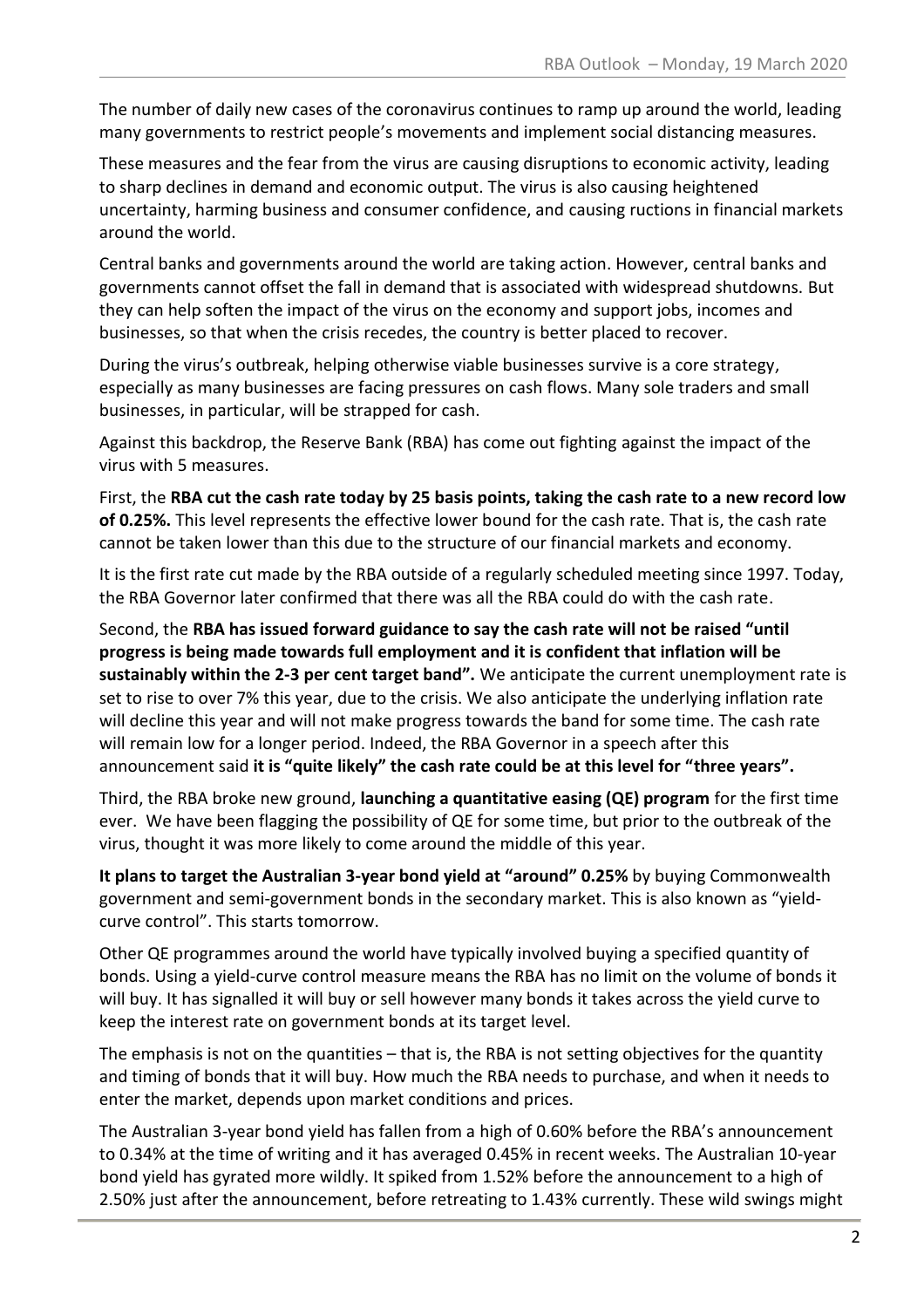have reflected some market participants anticipating the RBA would target the 10-year rather than the 3-year bond yield.

The Australian 3-year bond yield is seen as an important benchmark for bond raisings in the Australian financial markets.

If the RBA is able to get the Australian 3-year yield to its objective, then that will also drag yields on the longer-end of the yield curve lower.

The RBA in a speech this afternoon also added that it is not planning to have the Australian 3-year bond yield at exactly 0.25% exactly each day. Further, the RBA plans to remove the yield target before the cash rate is increased.

It is worth considering why the **RBA might prefer yield-curve control** over a more commonly used approachto quantitative easing that has been used in much of the world during and since the GFC. Yield-curve control's approach of targeting specific interest rate is more similar to conventional monetary policy. The RBA is experienced in setting and publishing the cash rate and measuring the impact on the economy. Indeed, the RBA Governor in his speech said that it is an extension of and complimentary to targeting the cash rate.

The RBA might also prefer yield-curve control as it could need to buy less than it would have to achieve lower interest rates, if the RBA's stated target is seen as credible.

Fourth, **term funding has been made available for banks to access cheaper credit from the RBA in order to support small and medium-sized businesses.** Under this new facility, authorised deposit-taking institutions (ADIs) in total will have access to at least \$90 billion in funding. ADIs will be able to borrow from the Reserve Bank an amount equivalent to 3 per cent of their existing outstanding credit to Australian businesses and households. ADIs will be able to draw on these funds up until the end of September this year.

Lenders will also have access to additional funding if they increase lending to business. For every extra dollar lent to large business, lenders will have access to an additional dollar of funding from the Reserve Bank. For every extra dollar of loans to small and medium-sized businesses they will have access to an additional five dollars. These funds can be drawn upon up until the end of March next year. There is no extra borrowing allowance for additional housing loans.

The funding from the Reserve Bank will be for three years at a fixed interest rate of 0.25 per cent, which is substantially below lenders' current funding costs. Institutions accessing this scheme will need to provide the usual collateral to the Reserve Bank, with haircuts applying. The first drawings under this facility will be possible no later than four weeks from today.

The objective is to support small and medium-sized businesses (SMEs), which was noted as a priority for the central bank. Many small businesses are going to find the coming months very difficult, as demand for many goods and services in the economy declines. The RBA wants to help these otherwise viable businesses survive.

ADIs will still be required to take on the credit risk associated with these facilities, but may consider switching more expensive facilities for existing borrowers into these facilities, providing a cash flow boost to small and medium sized businesses.

Finally, **exchange settlement balances at the RBA will be renumerated at 10 basis points, rather than zero** as would have been the case under previous arrangements. This is in recognition that exchange settlement balances are likely to increase significantly as a result of this policy package.

The RBA will also continue to provide liquidity to Australian financial markets by conducting onemonth and three-month repo operations in its daily market operations until further notice. In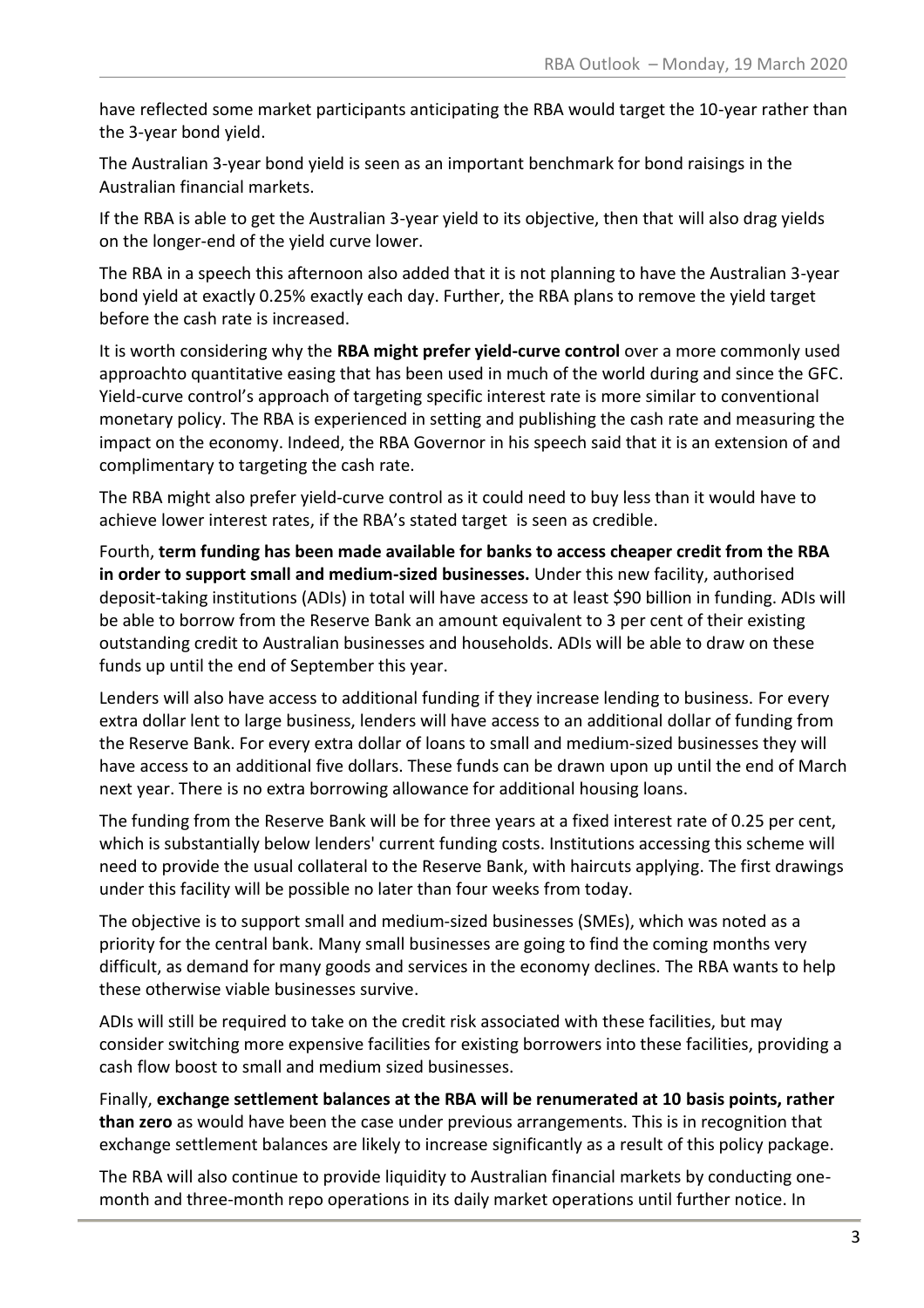addition, the RBA will conduct longer-term repo operations of six-month maturity or longer at least weekly, as long as market conditions warrant.

In addition to these initiatives announced by the RBA, **the Treasurer's Office has announced a program of support for the non-bank financial sector, small lenders and the securitisation market**, which will be implemented by the Australian Office of Financial Management (AOFM). The AOFM will have a capacity of \$15 billion to invest in wholesale funding markets used by small ADIs and non-ADI lenders. This initiative parallels a similar initiative by the AOFM during the GFC. It will be of particular support to issuers of mortgage-backed securities (MBS).

Overall, we are pleased with the package delivered today. Indeed, the various elements of this package reinforce one another and will help to lower funding costs across the economy and support the provision of credit, especially to small and medium-sized businesses.

It's unlikely that even in the short term the latest stimulus package will put an end to volatility in financial markets and uncertainty in the economy. A decline in the daily run rate of new global infections is needed first. However, **this package is welcomed in trying to support the Australian financial system during extraordinary and challenging times.** The virus has major health ramifications, as well as significant economic impacts.

The RBA is expecting a recovery once the virus passes and these measures announced today will help support the recovery and create a bridge from now until then.

To conclude, the RBA Governor was asked what other measures might the Governor consider if more stimulus is yet needed. Governor Lowe responded that at the moment he feels the RBA has done enough. But he "will do whatever is necessary" and "nothing is off the table".

> **Besa Deda, Chief Economist** Ph: 02-8254-3251